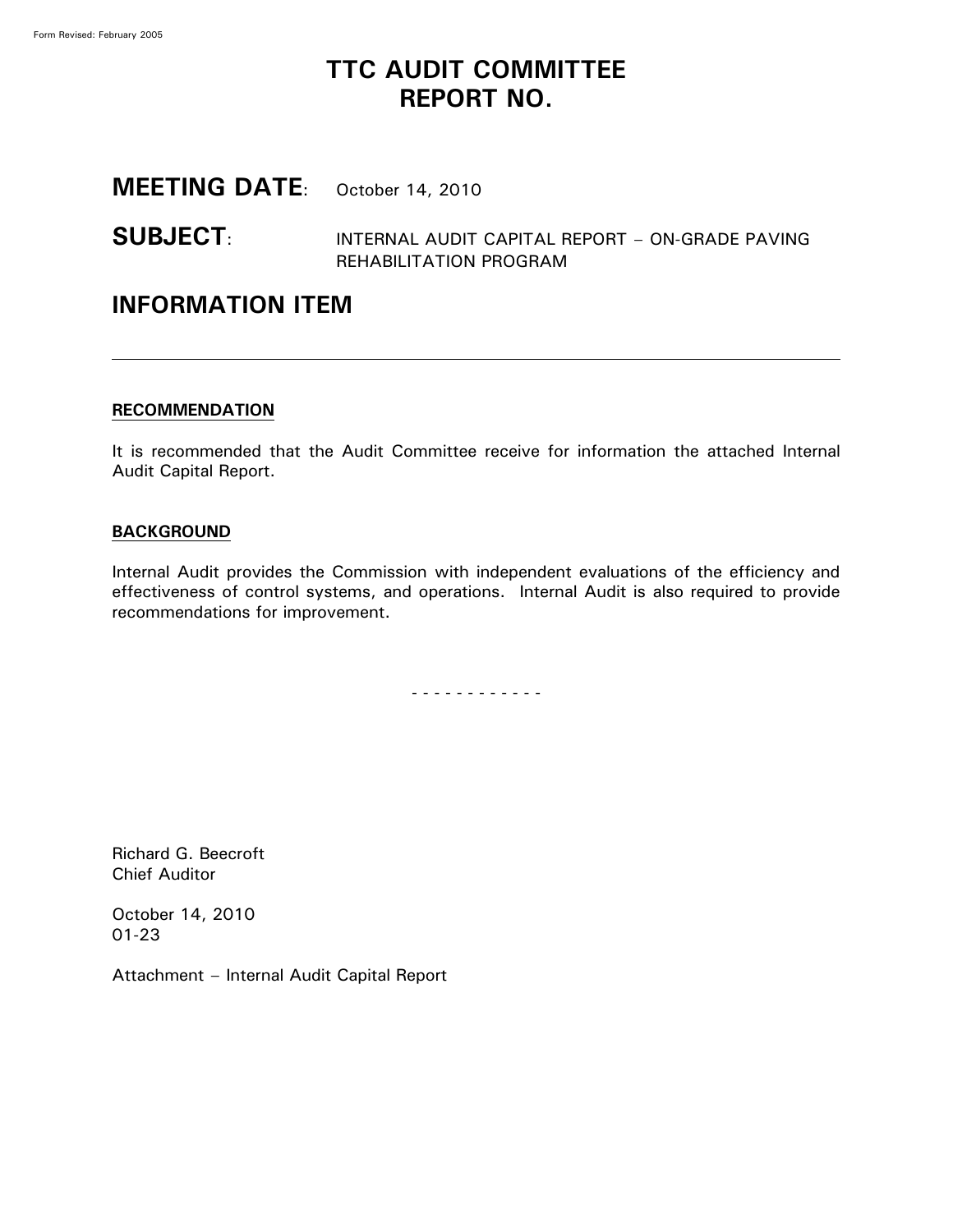# **TORONTO TRANSIT COMMISSION**

**TO Dick Beecroft**

**FROM Tom Perry**

**DATE June 15, 2010**

#### **SUBJECT Internal Audit – On-Grade Paving Rehabilitation Program**

#### Summary

An audit of the On-Grade Paving Rehabilitation Program has been conducted. Audit work performed indicates adequate documentation has been maintained to support construction costs, consultant charges and recorded TTC labour expenditures. However, the required field measurements on the construction contract with APlus General Contractors to support payment items were lacking.

#### Background

The program is comprised of the on-going rehabilitation of the Commission's pavement surfaces at various locations within the transit system, including divisional paved facilities and commuter parking lots.

The actual costs for this project as at the end of March 2010 is \$7.6 M; comprised of the following:

| <b>Expenditures:</b>      | LTD          |
|---------------------------|--------------|
|                           | (\$ Million) |
| <b>Construction Costs</b> | \$3.9        |
| <b>Consultant Costs</b>   | \$1.7        |
| <b>TTC Engineering</b>    | \$2.0        |
| 'otal                     | \$7.6        |

#### **Observations**

We reviewed documentation, financial records, contract documents and various correspondence relating to the On-Grade Paving Rehabilitation Program. Based on audit work performed, acceptable items noted by Audit include the following:

#### *Construction Costs:*

Construction contract documents, including contract amendments, were properly approved and in order. As of the end of March/10, the contract amount of \$3.9 M with various contractor's such as Gazzola Paving, CRCE Construction, Duron Ontario, APlus General Contractors and Kretcon Construction are reported at various stages of completion.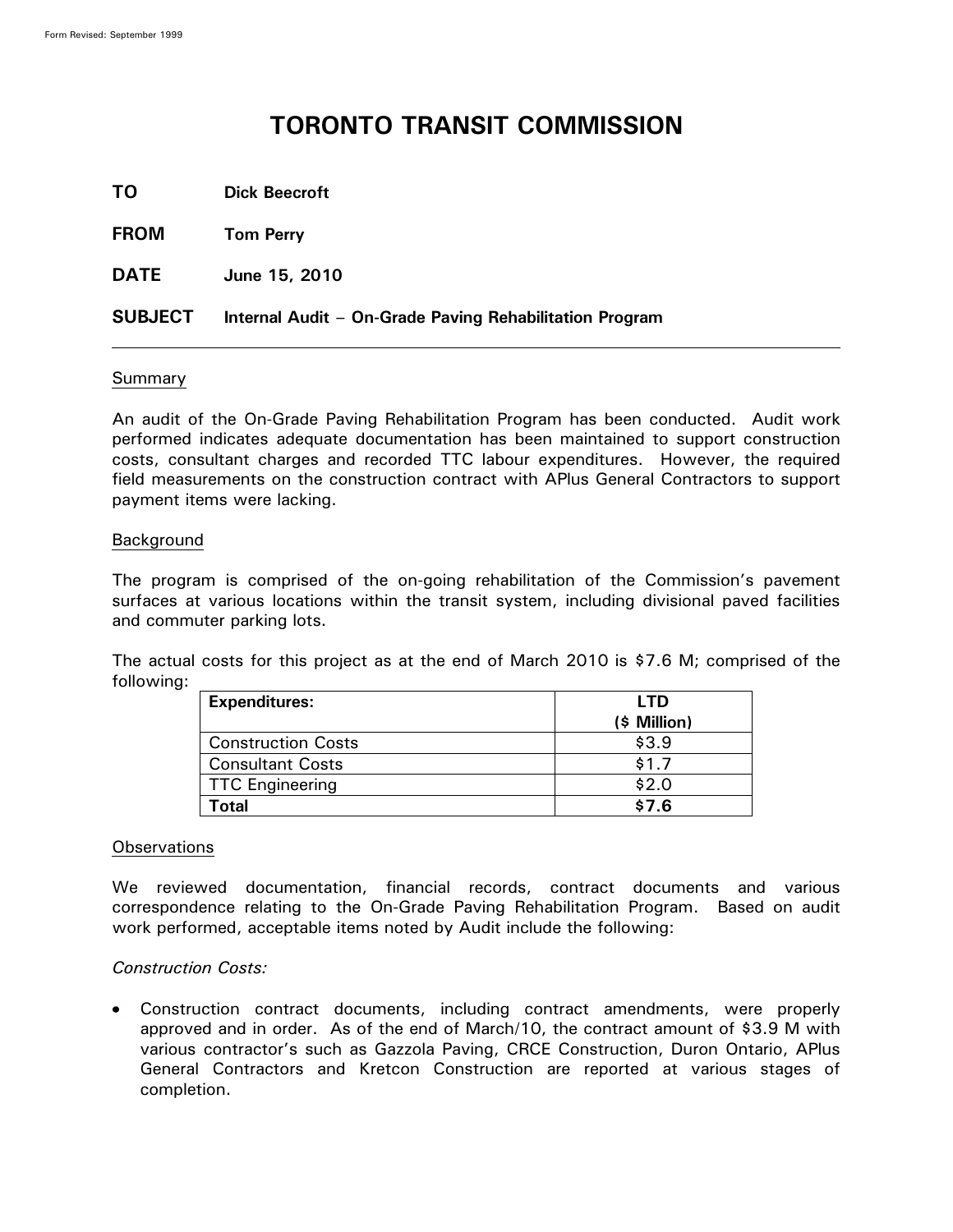- Adequate justification for extra work performed was noted for sampled contract changes valued at \$.5 M. All extra work was properly authorized prior to commencement. Paid amounts appear reasonable and were made in accordance with terms of the contract.
- Our review of construction site field records, including monthly progress reports and minutes of meetings, revealed no outstanding issues or concerns. Quality control testing and inspection documentation reviewed indicated issues were appropriately addressed as per the contract and closed off. Contract Deficiency Reports have been prepared and the contractor has addressed the identified issues. Sufficient and adequate field measurements are obtained to support unit price payments to the contractors. However, under the contract with APlus General Contractors Audit noted that 7 of 14 items requiring field measurements were not on file. i.e., Measurements were lacking for:

| Item $#10$ | Waterproofing to Structural Slabs       | m <sub>2</sub> |
|------------|-----------------------------------------|----------------|
| Item $#11$ | <b>Concrete Curbs</b>                   | m <sub>3</sub> |
| Item $#14$ | <b>Reconstruct Asphalt Pavement</b>     | tonne          |
| Item $#15$ | Concrete Removal Top of Structural Slab | m <sub>3</sub> |
| Item $#16$ | <b>Concrete Patch Repair</b>            | m 3            |
| Item $$17$ | <b>Galvanic Anodes</b>                  | Each           |
| Item \$18  | <b>Structural Steel Coating</b>         | m <sub>2</sub> |

It should be noted that, in response to a previous audit in 2007, E&C Construction Management implemented policies and procedures directing field staff to obtain field measurements. The work and missing field measurements listed above was conducted at the same time and shortly after the new policies and procedures were implemented. Also, in mid-June of 2008 E&C Construction requested a follow-up Audit of field measurements to determine the effectiveness of the newly implemented process and Audit's sample reviewed satisfactory results.

#### *Consultant Costs:*

Audit reviewed third-party financial records to confirm the all-inclusive billing rates charged by consultants Lea Consulting Ltd. and Chisolm, Fleming & Associates and no discrepancies or errors were noted.

#### *TTC Labour Expenditures:*

TTC labour, fringe and overhead costs account for \$2.0 M recorded project costs to date. Internal labour charges were properly supported by signed attendance sheets and incurred by appropriate cost centres.

#### Recommendation

Construction field measurements should be obtained for contract items and supporting payments to contractors.